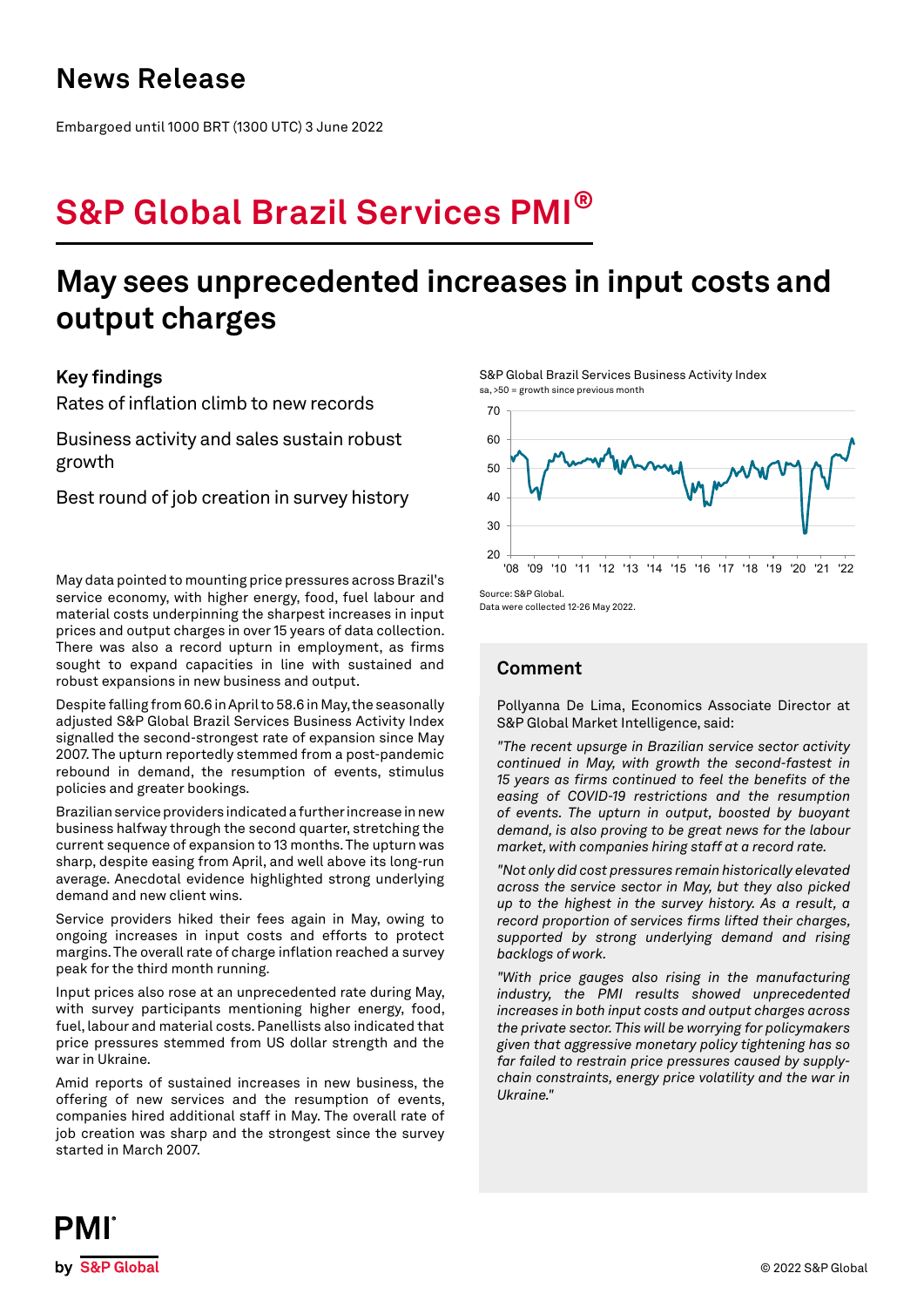May data pointed to renewed capacity pressures at Brazilian services companies. This was signalled by an increase in outstanding business, following eight successive months of contraction. The rate of accumulation was solid and the third-fastest on record. Where backlogs rose, panellists mentioned shortages of key materials.

Service providers became more optimistic towards the 12-month outlook for business activity. Moreover, the overall level of positive sentiment strengthened to a near three-year high. Companies reported increased efforts to attract new customers and invest in commercial campaigns, while some hope for price stability.



## **S&P Global Brazil Composite PMI®**

### **Growth of private sector output remains strong in May, inflation rates climb to new records**

PMI data for May showed a substantial increase in Brazilian private sector output. Despite falling from April's 14-anda-half-year high of 58.5 to 58.0, the S&P Global Brazil Composite PMI Output Index\* signalled a sharp rate of expansion that was the second-fastest since October 2007. Growth quickened at goods producers and eased at service providers, but the latter led the upturn.

The rate of expansion in private sector new orders was broadly unchanged from April's 14-and-a-half-year high. Service providers noted a faster increase than manufacturers, despite seeing a slowdown in growth.

Aggregate employment increased at an unprecedented rate in May, underpinned by a record rise in the service economy. Meanwhile, manufacturers noted the quickest expansion in jobs in seven months.

Inflation rates intensified in May, with both input costs and output charges increasing at the fastest rates since composite data became available in March 2007.



#### Sources: S&P Global, IBGE

\*Composite PMI indices are weighted averages of comparable manufacturing and services PMI indices. Weights reflect the relative size of the manufacturing and service sectors according to official GDP data.